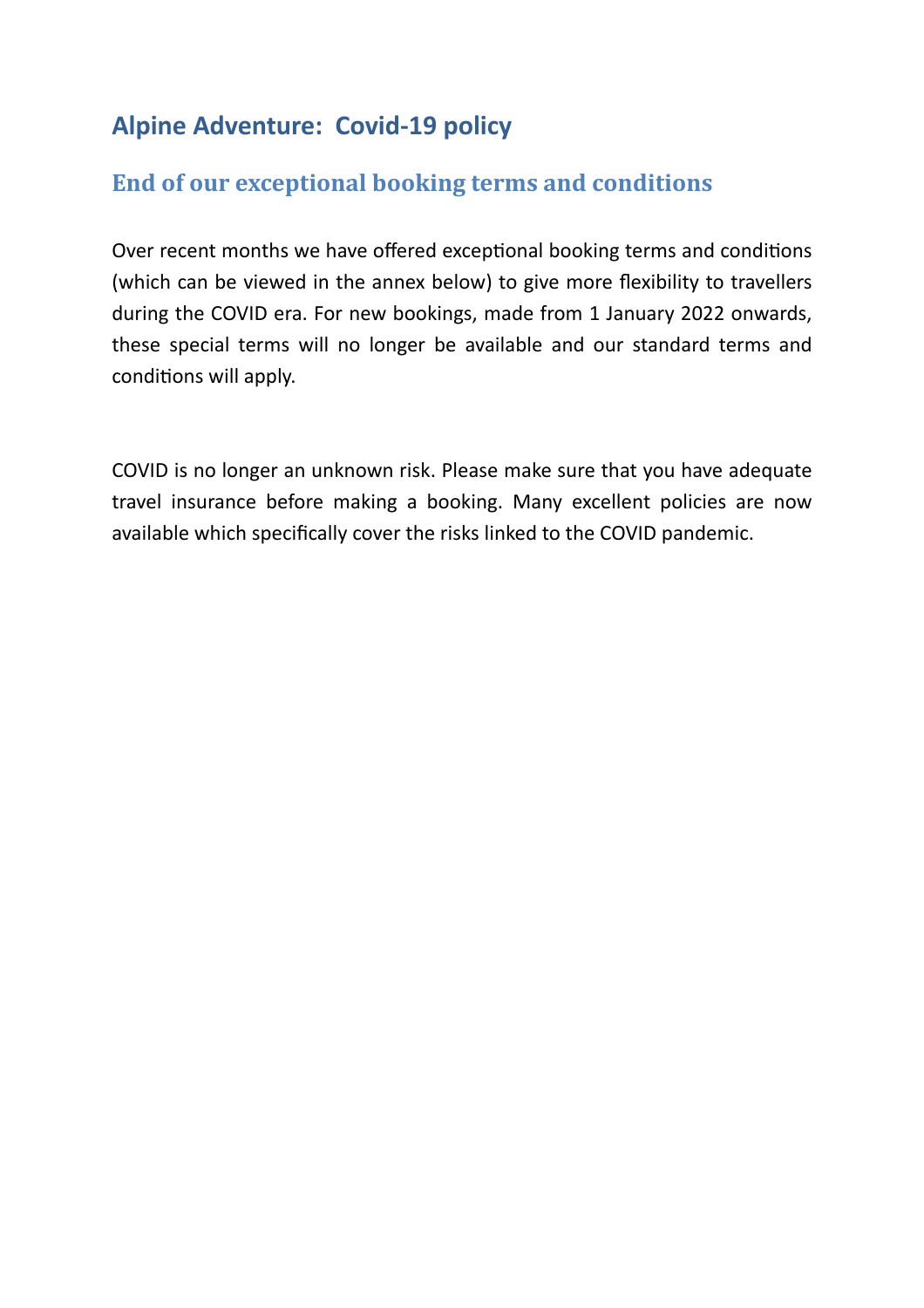## **Annex 1: Exceptional booking terms and conditions Effective from 1 September 2021 until 31 December 2021**

Because of the uncertainty that Covid-19 currently presents we have introduced some temporary changes to our booking terms and conditions. These may be revised at any time in response to the rapidly changing situation.

## *For new bookings, made after 1 September 2021 and before 1 January 2022*

A **25% deposit** will be taken to confirm your booking and your holiday balance is due **10 weeks** prior to arrival (as normal).

If, between your balance payment date and your scheduled arrival in resort, there is:

- a Covid-19 related closure of all mountain lifts on the French side of the Portes du Soleil ski area; or
- a blanket travel ban imposed in France or the country of residence of your group leader, which prevents travel to resort within the time frame prescribed in the booking; or
- a blanket requirement for all persons to self-isolate (quarantine) for a period of 3 days or more in the country of residence of the group leader on return from France

we will accept a cancellation by you and provide you, with one of the following alternatives:

- A credit-note for 100% of the amount paid to us which can be used to cover a booking to start at any time up to 18 months after the first day of the original booking; or
- A refund of all the money paid by you, except for the non-refundable deposit of 25% of the total cost of your booking, which covers the administrative costs and fixed overheads associated with providing your holiday

If you choose not to travel for any other reasons our standard terms and conditions will apply.